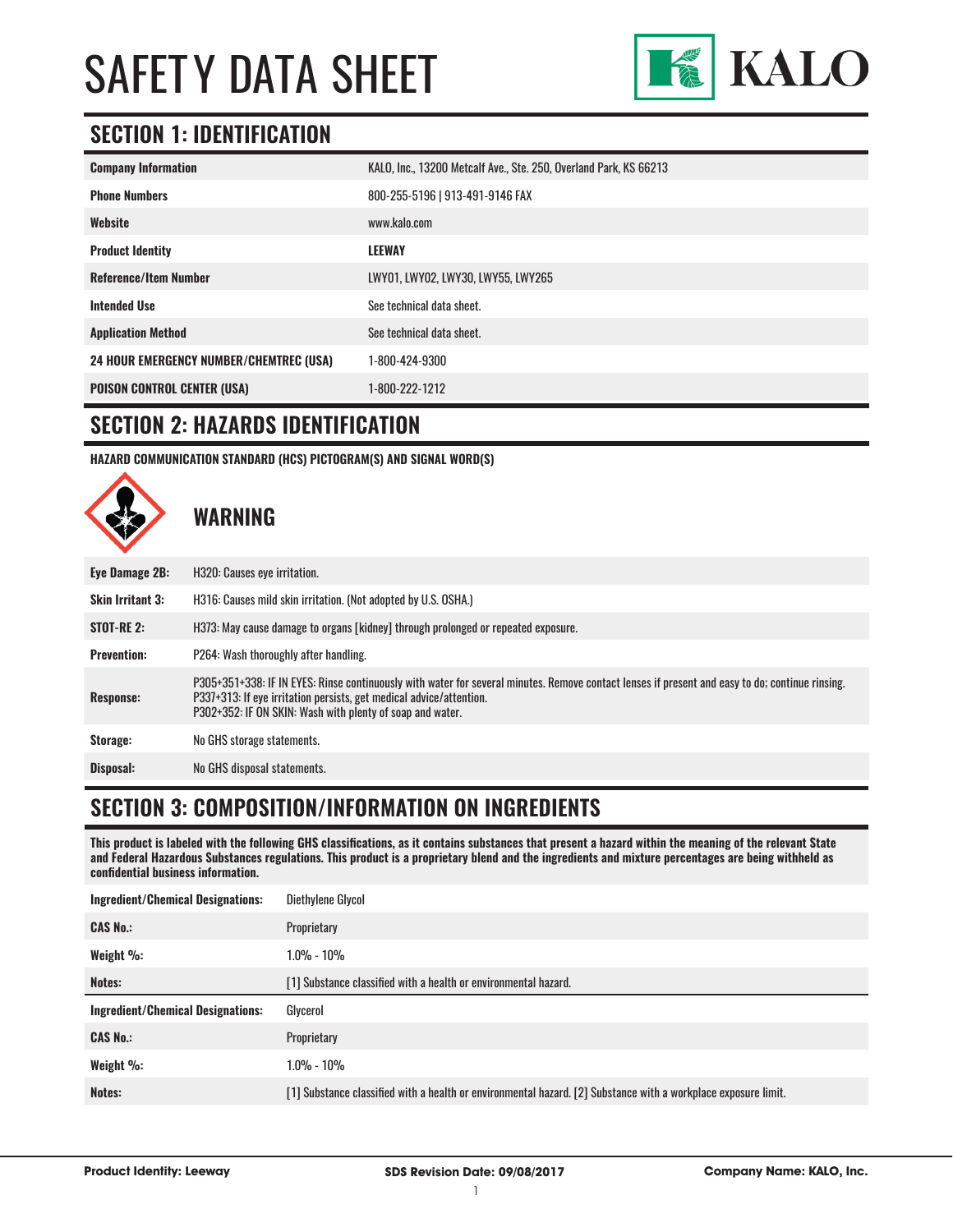

#### **SECTION 4: FIRST AID MEASURES**

#### **[DESCRIPTIONS]**

| General:    | In all cases of doubt, or when symptoms persist, seek medical attention. Never give anything by mouth to an unconscious person.                                                                                                         |
|-------------|-----------------------------------------------------------------------------------------------------------------------------------------------------------------------------------------------------------------------------------------|
| Inhalation: | Remove to fresh air. Keep patient warm and at rest. If breathing is irregular or stopped, give artificial respiration. If unconscious, place in the recovery<br>position and obtain immediate medical attention. Give nothing by mouth. |
| Eyes:       | Irrigate copiously with clean fresh water for at least 10 minutes, holding the eyelids apart and seek medical attention.                                                                                                                |
| Skin:       | Remove contaminated clothing. Wash skin thoroughly with soap and water or use a recognized skin cleanser. Do NOT use solvents or thinners.                                                                                              |
| Ingestion:  | If accidentally swallowed, obtain immediate medical attention. Keep at rest. Do NOT induce vomiting.                                                                                                                                    |
|             | [MOST IMPORTANT SYMPTOMS AND EFFECTS, BOTH ACUTE AND DELAYED]                                                                                                                                                                           |
| Overview:   | No adverse symptoms or effects anticipated under normal handling conditions. See Section 2 for further details.                                                                                                                         |
| Eyes:       | <b>Causes eye irritation.</b>                                                                                                                                                                                                           |
| Skin:       | Causes mild skin irritation. (Not adopted by U.S. OSHA.)                                                                                                                                                                                |

#### **SECTION 5: FIREFIGHTING MEASURES**

**Extinguishing Media:** Recommended extinguishing media: alcohol resistant foam, CO2 , powder, water spray. Do not use water jet. **Special Hazards:** Combustion may yield smoke, carbon monoxide, and other products of incomplete combustion. Oxides of sulfur, nitrogen or phosphorus may also be formed. **Advice For Firefighters:** Evacuate area. Prevent contamination from run-off of adjacent areas, streams, drinking water and sewers. Do not flush down sewers or other drainage systems. Exposed firefighters must wear standard protective equipment and in enclosed areas self-contained breathing apparatus. Use water-spray to cool fire-exposed surfaces and personnel.

### **SECTION 6: ACCIDENTAL RELEASE MEASURES**

| <b>Precautions/Procedures:</b>                                         | Keep all sources of ignition away from spill/release. In case of a major spill or spillage in a confined space evacuate the area and<br>check vapor levels.                                                                                                                                                                                                                                                                                                                                                                                                                                                                                                               |
|------------------------------------------------------------------------|---------------------------------------------------------------------------------------------------------------------------------------------------------------------------------------------------------------------------------------------------------------------------------------------------------------------------------------------------------------------------------------------------------------------------------------------------------------------------------------------------------------------------------------------------------------------------------------------------------------------------------------------------------------------------|
| <b>Environmental Precautions:</b>                                      | Do not allow spills to enter drains or water courses.                                                                                                                                                                                                                                                                                                                                                                                                                                                                                                                                                                                                                     |
| <b>Methods and Material For</b><br><b>Containment and Cleaning Up:</b> | Ventilate the area and avoid breathing vapors. Take the personal protective measures listed in Section 8. Contain and absorb spillage<br>with non-combustible materials (e.g. sand/earth/vermiculite). Place in closed containers outside buildings and dispose of according<br>to the Waste Regulations (see Section 13). Clean, preferably with a detergent. Do not use solvents. Do not allow spills to enter drains<br>or water courses. If drains, sewers, streams or lakes are contaminated, inform the local water company immediately. In the case of<br>contamination of rivers, streams, or lakes, the Environmental Protection Agency should also be informed. |

### **SECTION 7: HANDLING AND STORAGE**

| <b>Precautions For Safe Handling:</b> | Do not get in eyes, on skin, or on clothing. Do not breathe vapors or mists. Keep container closed. Use only with adequate<br>ventilation. Use good personal hygiene practices. Wash hands before eating, drinking, smoking. Remove contaminated clothing and<br>wash before reuse. Destroy contaminated belts and shoes and other items that cannot be decontaminated.<br>See Section 2 for further details. |
|---------------------------------------|---------------------------------------------------------------------------------------------------------------------------------------------------------------------------------------------------------------------------------------------------------------------------------------------------------------------------------------------------------------------------------------------------------------|
| <b>Conditions For Safe Storage:</b>   | Store in tightly closed containers in dry, well-ventilated area, away from excessive heat and incompatibles.<br>See Section 2 for further details.                                                                                                                                                                                                                                                            |
| <b>Incompatible Materials:</b>        | Oxidizing agents.                                                                                                                                                                                                                                                                                                                                                                                             |
| <b>Specific End Use(s):</b>           | See technical data sheet.                                                                                                                                                                                                                                                                                                                                                                                     |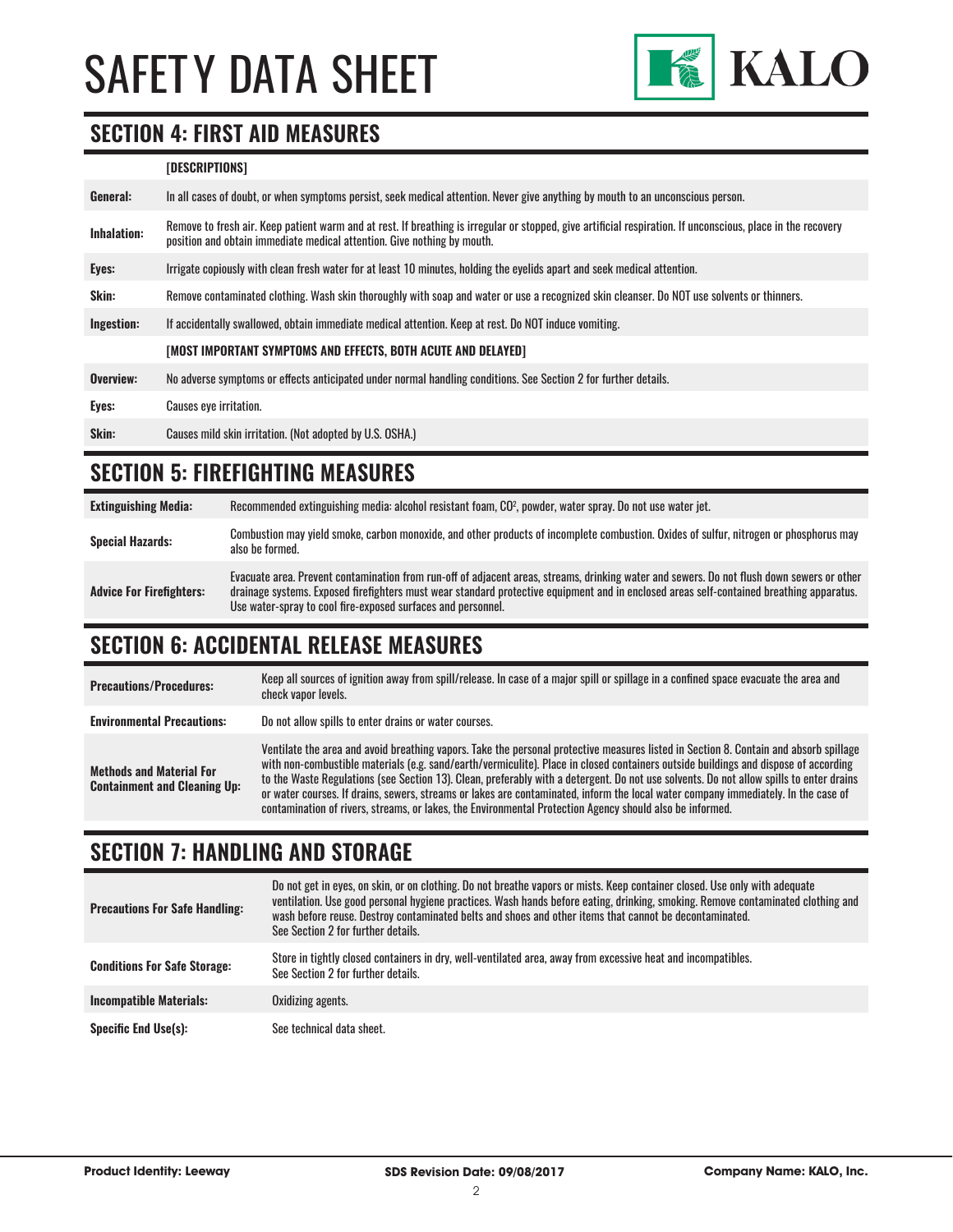

### **SECTION 8: EXPOSURE CONTROLS/PERSONAL PROTECTION**

**Exposure Data:** This product contains the following ingredient with established limits for exposure under OSHA, ACGIH and/or NIOSH.

| <b>CAS No.</b> | Ingredient               | <b>Source</b> | Value                                                             |
|----------------|--------------------------|---------------|-------------------------------------------------------------------|
|                |                          |               |                                                                   |
|                |                          | <b>OSHA</b>   | TWA: 15mg/m <sup>3</sup> (total) / TWA: 5mg/m <sup>3</sup> (resp) |
| Proprietary    | Glycerol                 | <b>ACGIH</b>  | TWA: $3mg/m^3$ (resp) / $10mg/m^3$ (mist)                         |
|                |                          | NIOSH         | No Established RELs                                               |
| <b>CAS No.</b> | Ingredient               | <b>Source</b> | Value                                                             |
|                |                          | <b>OSHA</b>   | No Established Limit                                              |
|                |                          |               |                                                                   |
| Proprietary    | <b>Diethylene Glycol</b> | <b>ACGIH</b>  | No Established Limit                                              |

**Carcinogen Data:** This product contains no ingredients (at greater than 0.1%) that are suspected of being or known to be a carcinogen under OSHA, NTP or IARC.

| <b>CAS No.</b> | Ingredient        | <b>Source</b> | Value                                                                 |
|----------------|-------------------|---------------|-----------------------------------------------------------------------|
|                |                   | <b>OSHA</b>   | Select Carcinogen: No                                                 |
| Proprietary    | Glycerol          | <b>NTP</b>    | Known: No / Suspected: No                                             |
|                |                   | <b>IARC</b>   | Group 1: No / Group 2a: No / Group 2b: No / Group 3: No / Group 4: No |
|                |                   |               |                                                                       |
| <b>CAS No.</b> | Ingredient        | <b>Source</b> | Value                                                                 |
|                |                   | <b>OSHA</b>   | Select Carcinogen: No                                                 |
| Proprietary    | Diethylene Glycol | <b>NTP</b>    | Known: No / Suspected: No                                             |

|                              | <b>[EXPOSURE CONTROLS]</b>                                                                                                                                                                                                                                                                                                             |
|------------------------------|----------------------------------------------------------------------------------------------------------------------------------------------------------------------------------------------------------------------------------------------------------------------------------------------------------------------------------------|
| <b>Respiratory:</b>          | If workers are exposed to concentrations above the exposure limit, they must use the appropriate certified respirators.                                                                                                                                                                                                                |
| Eyes:                        | Wear safety eyewear (e.g. safety spectacles/goggles/visors) to protect against the splash of liquids.                                                                                                                                                                                                                                  |
| Skin:                        | Overalls, which cover the body, arms, and legs, should be worn. Skin should not be exposed. All parts of the body should be washed after contact.                                                                                                                                                                                      |
| <b>Engineering Controls:</b> | Provide adequate ventilation. Where reasonably practicable, this should be achieved by the use of local exhaust ventilation and good general<br>extraction. If these are not sufficient to maintain concentrations of particulates, and any vapor below occupational exposure limits, suitable<br>respiratory protection must be worn. |
| <b>Other Work Practices:</b> | See technical data sheet.                                                                                                                                                                                                                                                                                                              |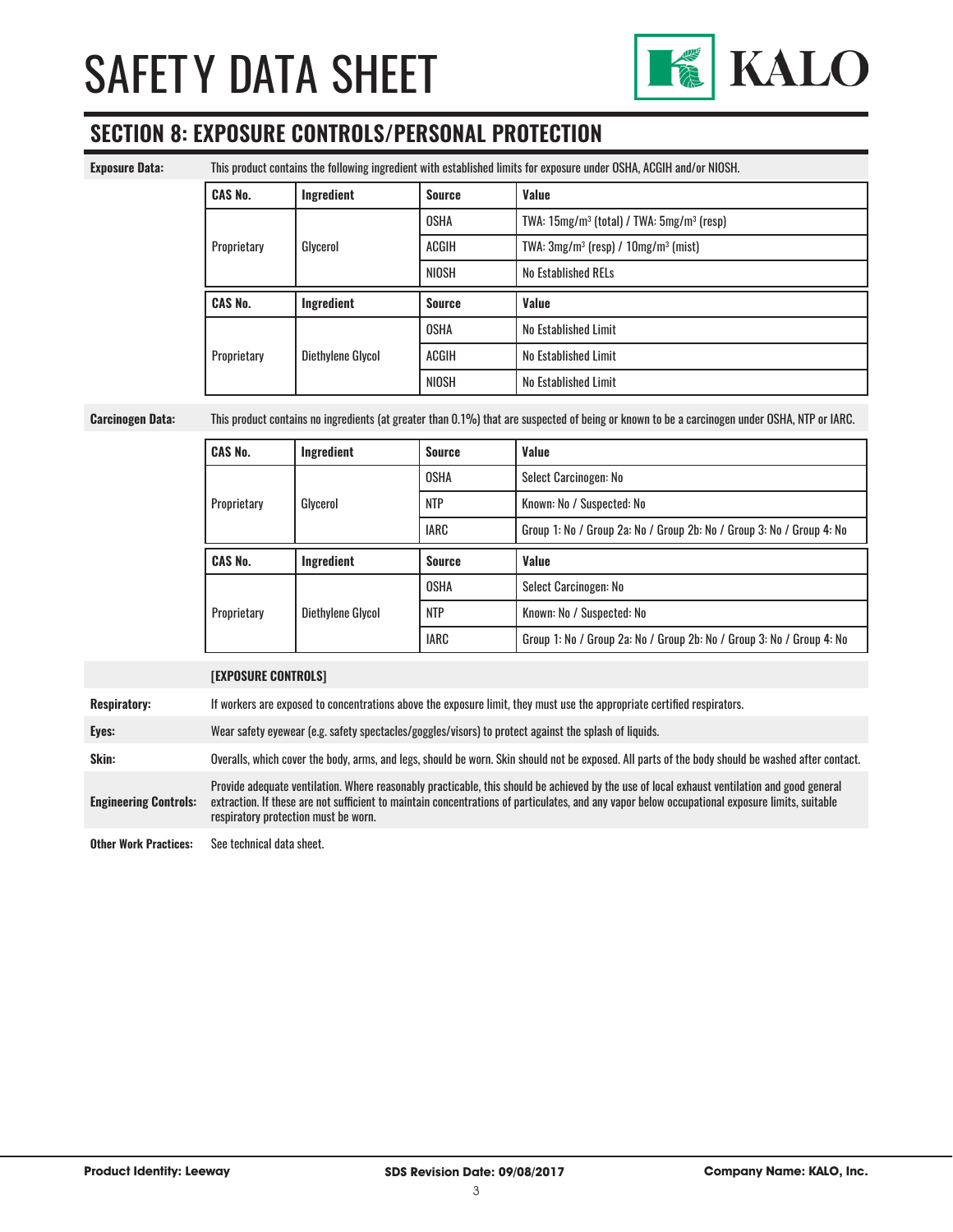

### **SECTION 9: PHYSICAL AND CHEMICAL PROPERTIES**

| <b>Slightly Hazy to Hazy Colorless Liquid</b>        |
|------------------------------------------------------|
| Mild                                                 |
| <b>Not Measured</b>                                  |
| $5.8 - 7.5$ (neat)                                   |
| 1.12-1.15 @ 20°C                                     |
| >93ºC / >200ºF SETA Flash Closed Cup                 |
| Dispersible                                          |
| 1.12-1.15 @ 20°C                                     |
| <b>Not Measured</b>                                  |
| <b>Not Measured</b>                                  |
| <b>Not Measured</b>                                  |
| <b>Not Measured</b>                                  |
| No Established Limit (C) / Not Established Limit (F) |
| Not Applicable                                       |
| <b>Not Measured</b>                                  |
| <b>Not Measured</b>                                  |
| <b>Not Measured</b>                                  |
| <b>Not Measured</b>                                  |
| <b>Not Measured</b>                                  |
| <b>Not Measured</b>                                  |
| No other relevant information.                       |
|                                                      |

## **SECTION 10: STABILITY AND REACTIVITY**

| Reactivity:                              | Not chemically reactive.                                                                                |
|------------------------------------------|---------------------------------------------------------------------------------------------------------|
| <b>Chemical Stability:</b>               | Stable under normal ambient and anticipated conditions of use.                                          |
| <b>Hazardous Reactions:</b>              | Hazardous reactions not anticipated.                                                                    |
| <b>Conditions To Avoid:</b>              | Extended exposure to high temperatures can cause decomposition. Avoid all possible sources of ignition. |
| Incompatible Materials:                  | Oxidizing agents.                                                                                       |
| <b>Hazardous Decomposition Products:</b> | Not anticipated under normal conditions of use.                                                         |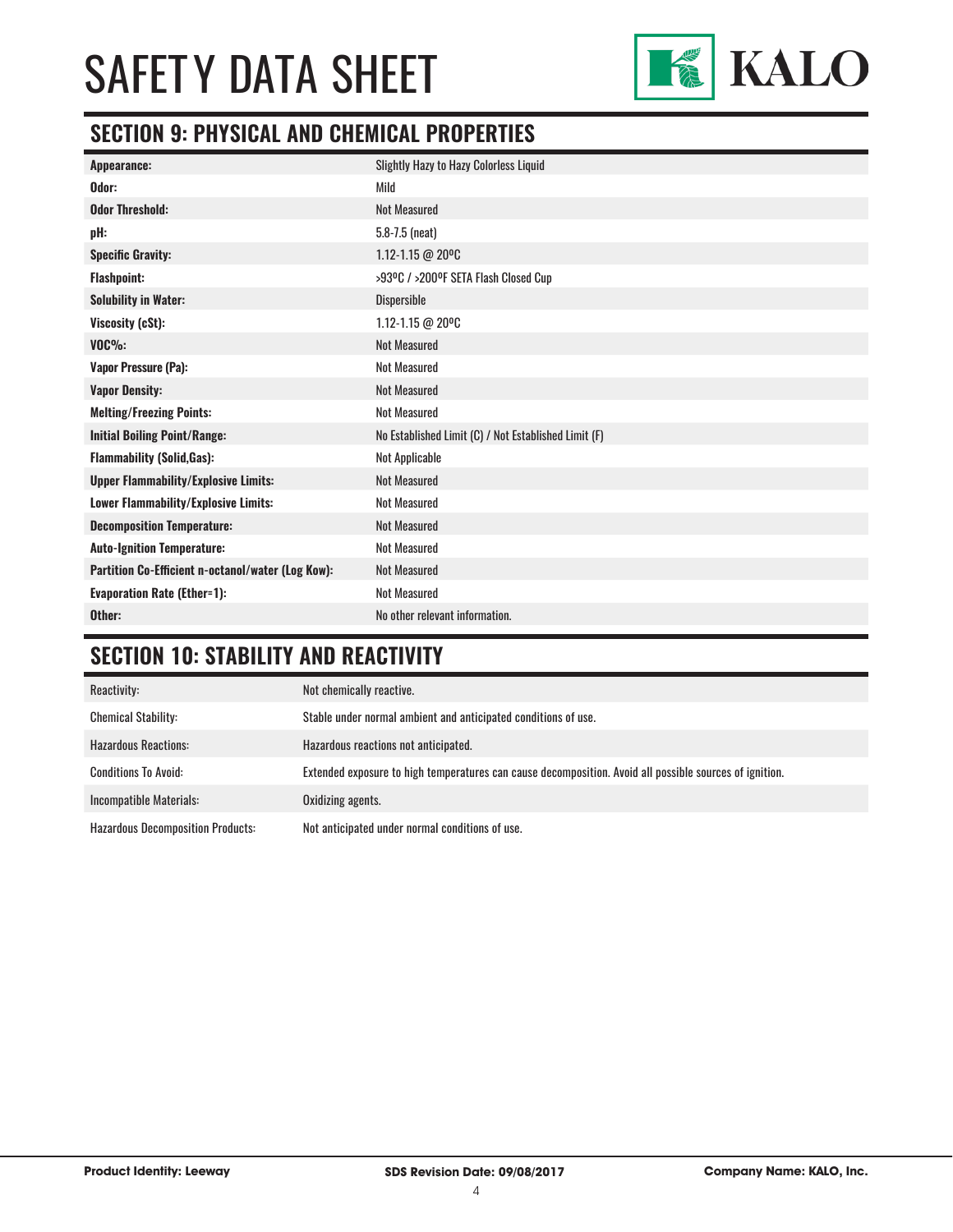

#### **SECTION 11: TOXICOLOGICAL INFORMATION**

|                                                                   | [ACUTE TOXICITY ESTIMATE]                                                                               |                          |
|-------------------------------------------------------------------|---------------------------------------------------------------------------------------------------------|--------------------------|
| Ingredients:                                                      | <b>Proprietary Blend</b>                                                                                |                          |
| Oral LD50mg/kg:                                                   | >5,000.00/Category: NA                                                                                  |                          |
| Skin LD50mg/kg:                                                   | >5,000.00/Category: NA                                                                                  |                          |
| <b>Inhalation Vapor/L/4hr:</b>                                    | >20.00/Category: NA                                                                                     |                          |
| Inhalation Dust/Mist LC50mg/L/4hr:                                | >5.00/Category: NA                                                                                      |                          |
| <b>ITEM</b>                                                       | <b>HAZARD</b>                                                                                           | <b>CATEGORY</b>          |
| <b>Acute Toxicity (mouth):</b>                                    | Not Applicable                                                                                          | $\overline{\phantom{a}}$ |
| <b>Acute Toxicity (skin):</b>                                     | <b>Not Applicable</b>                                                                                   | $\overline{\phantom{a}}$ |
| <b>Acute Toxicity (inhalation):</b>                               | <b>Not Applicable</b>                                                                                   | $\overline{\phantom{a}}$ |
| <b>Skin Corrosion/Irritation:</b>                                 | Causes mild skin irritation. (Not adopted by U.S. OSHA.)                                                | 3                        |
| <b>Eye Damage/Irritation:</b>                                     | <b>Causes eye irritation.</b>                                                                           | 2B                       |
| <b>Sensitization (respiratory):</b>                               | <b>Not Applicable</b>                                                                                   | $\overline{\phantom{a}}$ |
| <b>Sensitization (skin):</b>                                      | Not Applicable                                                                                          | $\overline{a}$           |
| <b>Germ Toxicity:</b>                                             | Not Applicable                                                                                          | $\overline{\phantom{a}}$ |
| <b>Carcinogenicity:</b>                                           | Not Applicable                                                                                          | $-$                      |
| <b>Reproductive Toxicity:</b>                                     | Not Applicable                                                                                          | $\overline{\phantom{a}}$ |
| <b>Specific Target Organ Systemic Toxicity-Single Exposure:</b>   | Not Applicable                                                                                          | $\overline{\phantom{a}}$ |
| <b>Specific Target Organ Systemic Toxicity-Repeated Exposure:</b> | May cause damage to organs through prolonged or repeated<br>exposure. Specific target organ(s): kidney. | $\overline{2}$           |
| <b>Aspiration Hazard:</b>                                         | <b>Not Applicable</b>                                                                                   | $- -$                    |

### **SECTION 12: ECOLOGICAL INFORMATION**

| <b>Ecotoxicity:</b>                    | Ecotoxocity studies have not been conducted on this preparation. |  |
|----------------------------------------|------------------------------------------------------------------|--|
| <b>Persistence and Degradability:</b>  | There is no data available on the preparation itself.            |  |
| <b>Bioaccumulative Potential:</b>      | Not measured.                                                    |  |
| <b>Mobility In Soil:</b>               | No data available.                                               |  |
| <b>Results of PBT and vPvB Assess:</b> | This product contains no PBT/vPvB chemicals.                     |  |
| <b>Other Adverse Effects:</b>          | No data available.                                               |  |

### **SECTION 13: DISPOSAL CONSIDERATIONS**

**Waste Treatment Methods:** Do not allow into drains or water courses. Wastes and emptied containers should be disposed of in accordance with regulations made under the Control of Pollution Act and the Environmental Protection Act. Using information provided in this data sheet advice should be obtained from the Waste Regulation Authority, whether the special waste regulations apply. Dispose of contents in accordance with local and national regulations.